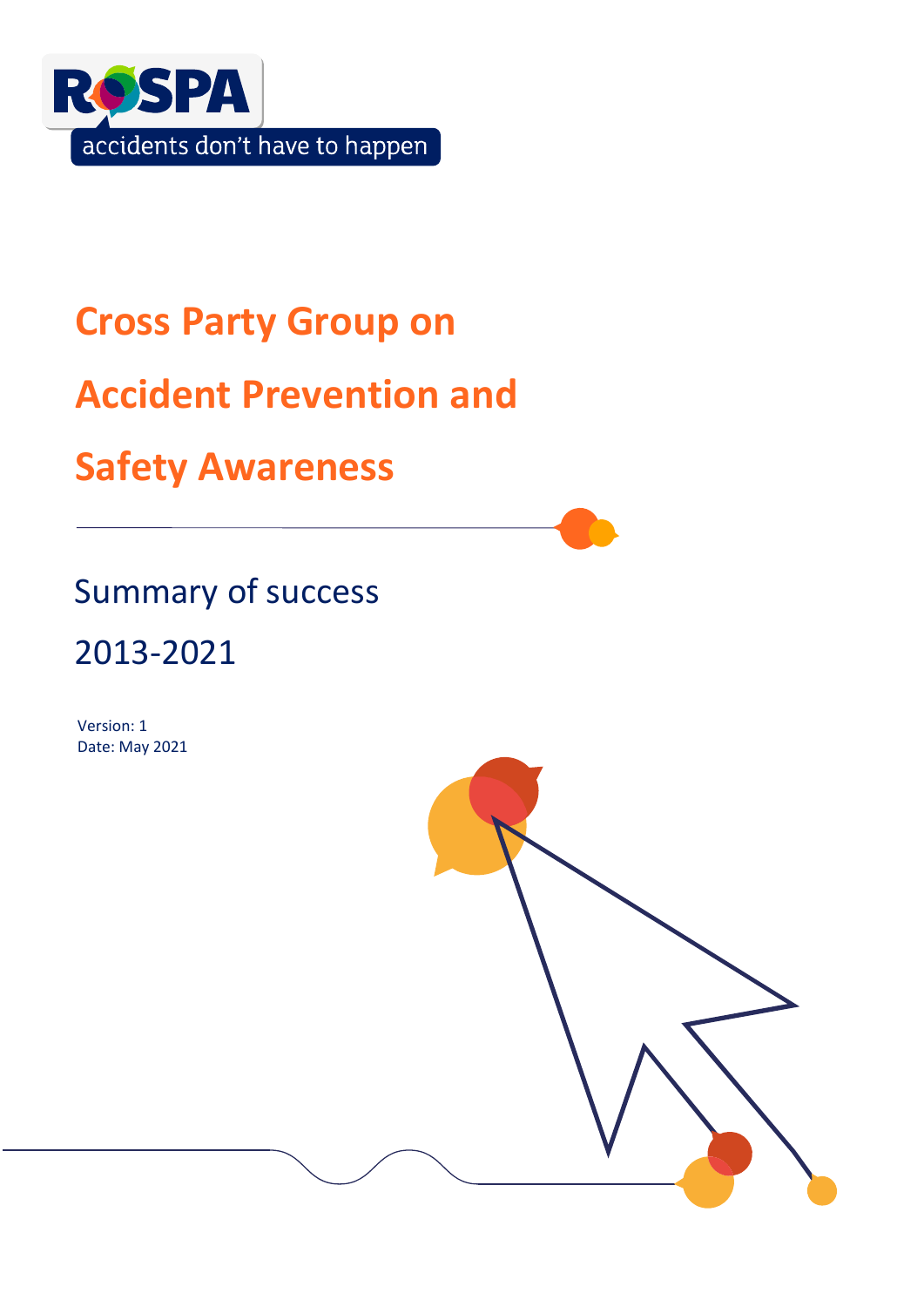### version: 1 2

## **Background**

The Cross Party Group on Accident Prevention and Safety Awareness was formed in 2013 so that interested parties could come together in one place to discuss and progress existing and emerging issues within the arena of accident prevention and safety awareness. Another vital function of the Group is to provide a platform for families, individuals and groups affected by serious and fatal accidents that grants them direct access to organisations and policy-makers that can affect tangible change.

The Group receives Secretariat support from the Royal Society for the Prevention of Accidents (RoSPA). RoSPA is a long-established charity whose accident-prevention work covers home, road, leisure and occupational safety. The format of the meetings often includes workshops and a series of short pitch presentations, as well as 'traditional' presentations. A short-term subgroup to analyse data was set-up in the early days of the Group and the Twitter hashtag #cpgapsa has been in use since 2016. Like all Cross Party Groups this one is regulated by Section 6 of the

Code of Conduct for MSPs and has to provide annual returns, and follow rules around notification of meetings and recording of Minutes etc.

Clare Adamson MSP has consistently been elected as the Convener of the Group since its inception and has been supported by various members of the team from her Parliamentary Office. Previous deputy Conveners have included David Stewart MSP, Oliver Mundell MSP with the latest Deputy Convener being Maurice Corry MSP. The Group has had a wide-ranging and comprehensive membership (around 150 member organisations and individuals). These have included representation from, for example, Scottish Fire and Rescue Service, Health Scotland, RCPCH, Water Safety Scotland, Electrical Safety First, COSLA, SCSN, NWS, SGN, SELECT, Play Scotland, CAPT, Care and Repair Scotland and many private companies as well as local authority representatives, trade unions and staff from academic institutions and health boards. Scottish Government officials have also regularly been in attendance.



The CPG on Accident Prevention and Safety Awareness has held joint meetings with other Cross Party Groups including the CPG on Recreational Boating and Marine Tourism, the CPG on Older People, Age and Ageing and the CPG on Visual Impairment, leading to cross-CPG networking.

The Group gratefully receives financial support from various member organisations in order to provide refreshments at in-person meetings. When the COVID-19 pandemic meant that the CPG had to consider how it met, the secretariat consulted with members on the best approach and the Group seamlessly moved to meeting on an online platform.

Relevant Ministers have also attended and/or presented at the meetings. These have included Ministers with a remit for Community Safety, Housing and Children and Young People.

### **Some key highlights from the CPG on Accident Prevention and Safety Awareness**

The CPG has met a total of 29 times since its inception in June 2013 and has been very well-attended with 40-50 members in regular attendance. The CPG has generally met four times per year. Click on this [link](https://youtu.be/A2Ur7dzT3hY) to hear a few of the members speaking about the Group.

Some of the vital topics that have been discussed and/or progressed by the CPG includes:

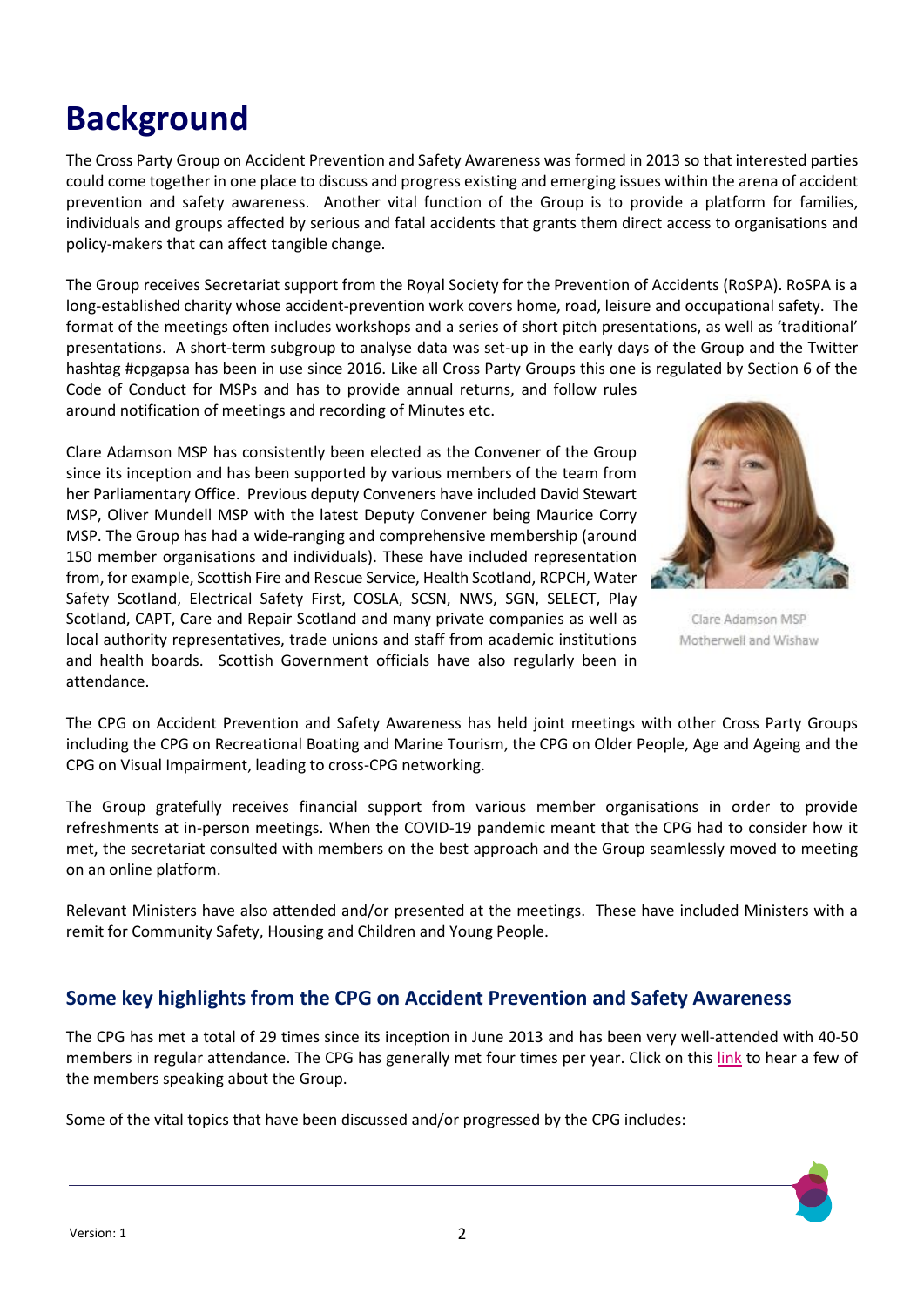- **Scotland's Home Safety Equipment Scheme**
- **O** Faulty electrical goods and their role in fire and accidents
- **The increasing frequency of children ingesting button batteries, and the resulting serious health** implications
- **A** Helicopter safety
- The importance of risk in children's play
- **Preventing ingestion of liquid laundry capsules by young children**
- The ongoing development of a water safety policy and its implementation in the 32 local authority areas
- Scotland's Drowning Prevention Strategy, which had consultation from CPG members from the start, as well as the creation of this document[: Preventing Future Fatalities \(watersafetyscotland.org.uk\)](https://watersafetyscotland.org.uk/resources/preventing-future-fatalities/)
- Smokey Paws, a charity focused on saving pets in the event of fire outbreak
- **Quad bikes and safety helmets**
- **O** Deaths from respiratory diseases contracted at work
- **Choosing and using child car seats**
- **Child death reviews**
- Safety of outdoor learning
- **C** Fair work
- UNCR<sub>C</sub>
- The health and safety implications of changes to the management of waste and recycling

This list is not exhaustive.

As well as the above, a number of issues have been discussed in the Scottish Parliament, having been taken forward by the Convenor via PQs, Motions and Debates. Topics include: Water Safety; Road Safety, Child Safety and Gas and Electrical Safety issues.

### Some of the members of the Group, photo taken in 2016.



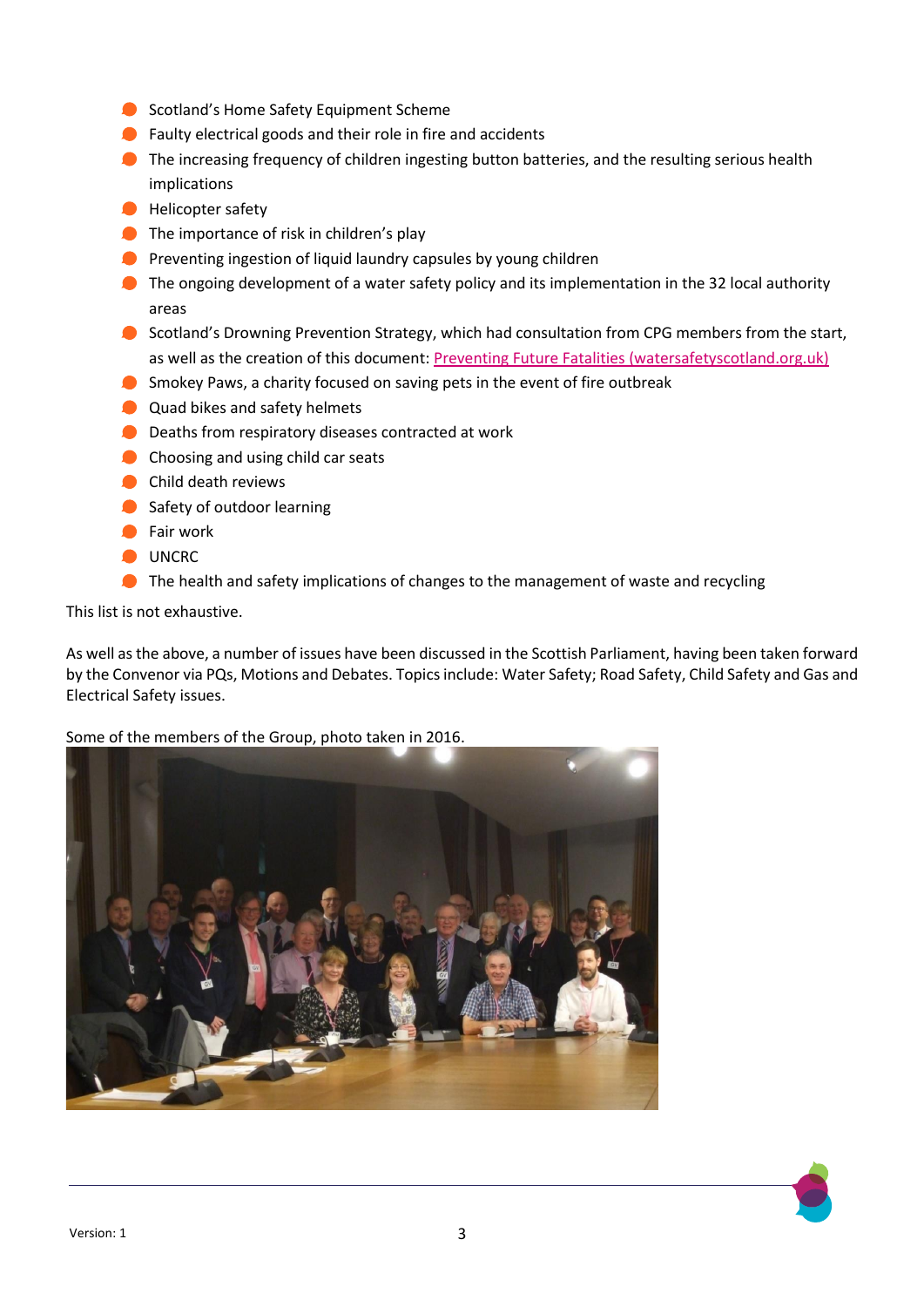Seated: from L to R – Elizabeth Lumsden (RoSPA and Secretariat). Clare Adamson MSP (Convenor), Brian Topping (Safety Advocate) and Wayne Mackay (ESF).



Examples (not an exhaustive list) of key presenters have included experts and senior officials from:

All presentations, where permission was agreed, have been stored on the RoSPA website at <https://www.rospa.com/about/around-the-uk/scotland/cross-party-group>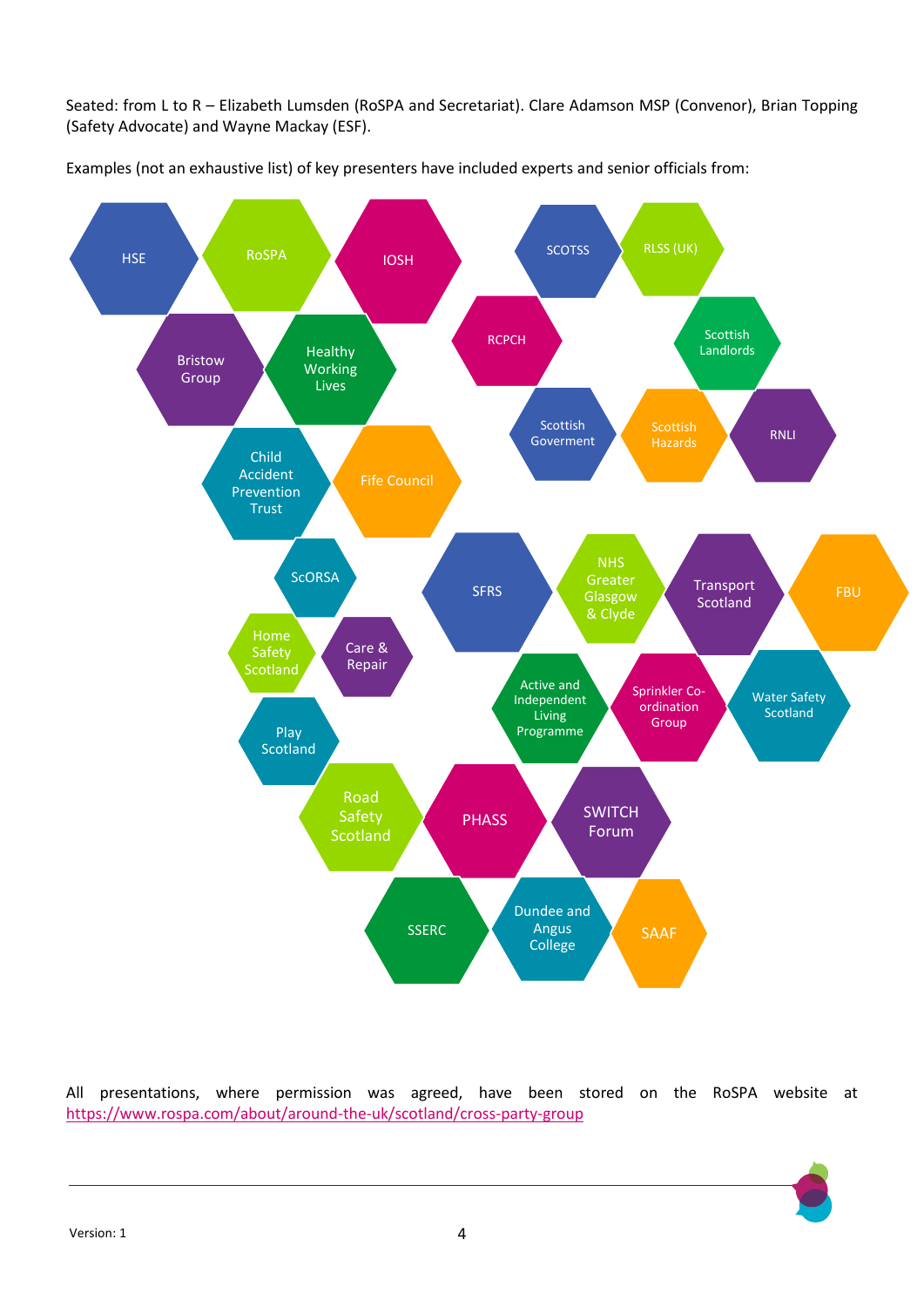### **What the members think**

In February 2021, members of the CPG were asked to complete a survey on their thoughts and experiences of being involved in the Group:

- All members agreed the CPG had been productive during their time attending an increase from 92% of the members surveyed in 2016
- Members gave a 4.3/5 rating for how interesting they found the topics and speakers in general
- 88% of members felt that they have definitely gained new knowledge having attended these meetings – up from 52% of the members surveyed in 2016. The remaining 12% felt that they had gained and shared new knowledge to some degree.
- 94% of members have shared this knowledge with colleagues in their organisations, with 84% reporting that they have shared new knowledge outside of their organisations.
- Members felt that they have engaged with a wider range of individuals and organisations following their attendance
- **O** Members felt the following had happened as a direct consequence of the formation of this Group:
	- "Passing on of information and ideas across the different geographical areas as well as subject areas"
	- "It has provided a great opportunity to engage with a wide range of people and industries that previously would not have been possible"
	- "The group has assisted in opening doors for our organisation. We have also had the opportunity to attend the Scottish Parliament events and have been supported by the membership."
	- "An awareness of benefits of proportionate risk for children and young people"

*"It provides a wide view of the various subjects within the remit and allows for high level interventions and support"*

*"I hope the CPG will continue and grow from strength to strength! The support from RoSPA is amazing."*

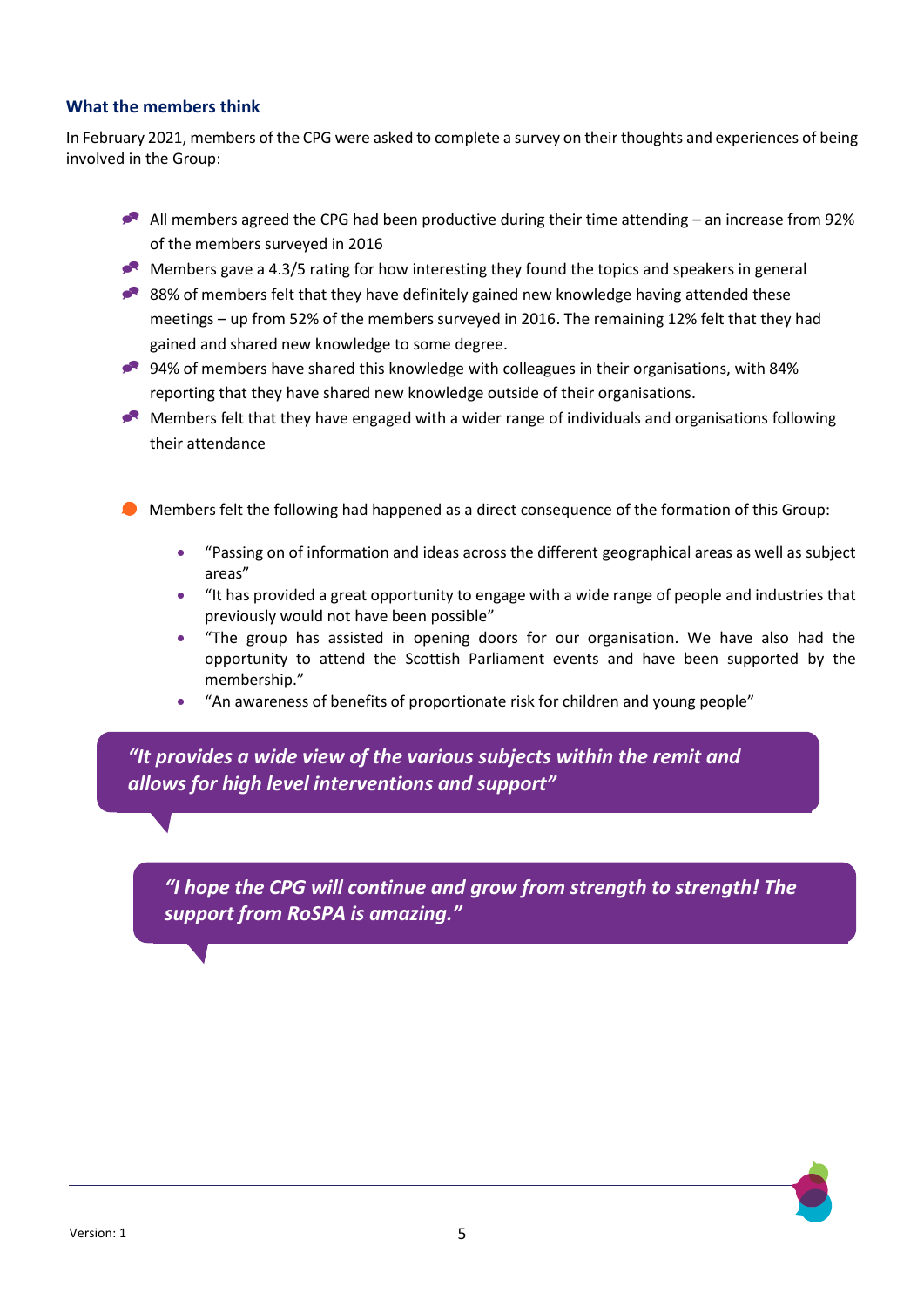

Sandra White MSP, convenor of the CPG on Older people, Age and Ageing and Clare Adamson MSP, Convenor of CPG on Accident Prevention and Safety Awareness trying out the resistance band exercises at a joint meeting in January 2018.

## **The future of the Cross Party Group on Accident Prevention and Safety Awareness**

The Cross Party Group on Accident Prevention and Safety Awareness has provided a very useful and effective arena for likeminded individuals across a variety of sectors to raise and affect positive change. Given the chance to continue, the Group will grow and build on the positive relationships already established and nurtured since its inception.

RoSPA is fully supportive of the re-formation of the Cross Party Group on Accident Prevention and Safety Awareness for the new Parliamentary Session from 21/22 to 24/25. RoSPA would be honoured to again provide the Secretariat to this Group.